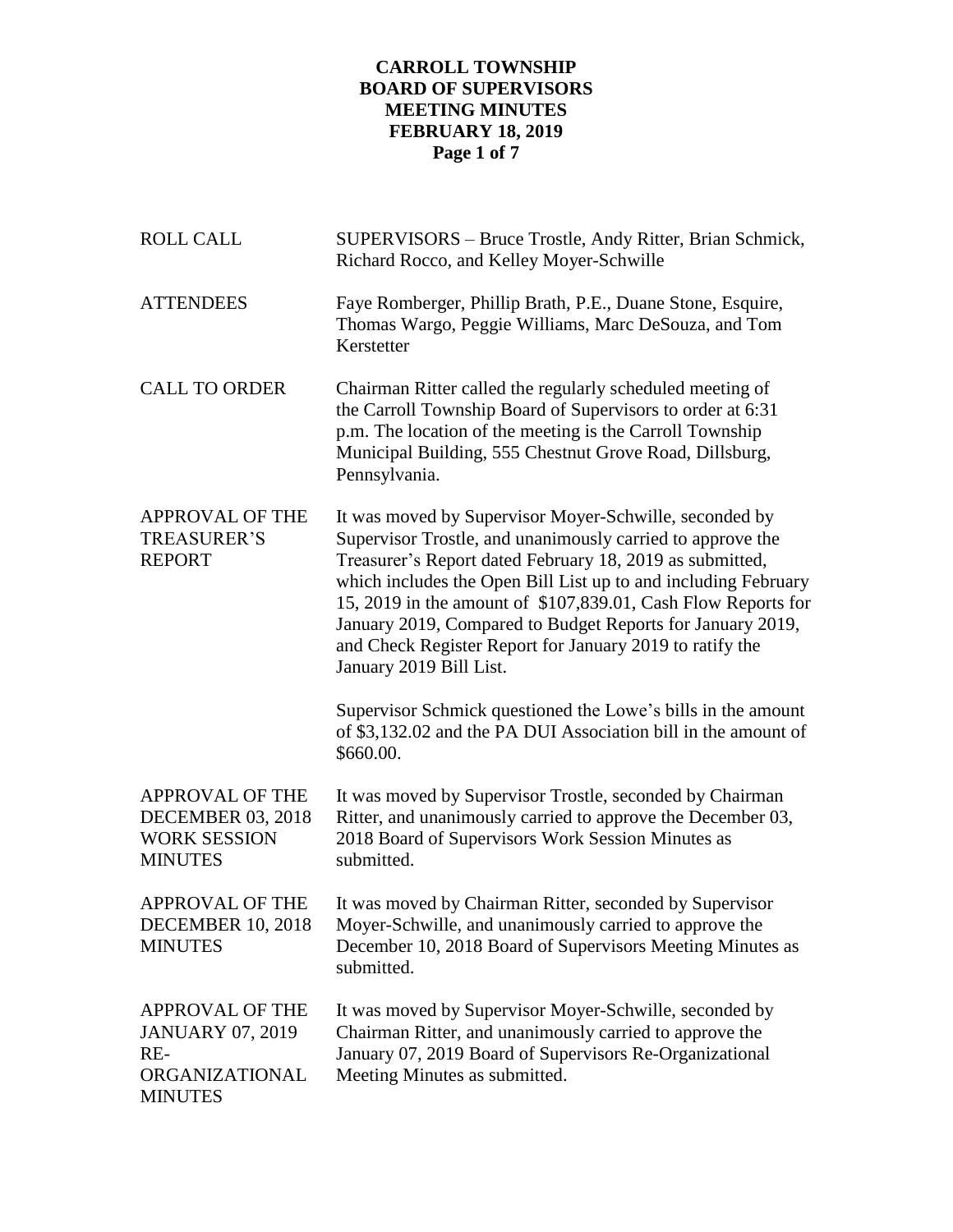# **CARROLL TOWNSHIP BOARD OF SUPERVISORS MEETING MINUTES FEBRUARY 18, 2019 Page 2 of 7**

| <b>APPROVAL OF THE</b><br><b>JANUARY 07, 2019</b><br><b>WORK SESSION</b><br><b>MINUTES</b>                             | It was moved by Supervisor Schmick, seconded by Supervisor<br>Moyer-Schwille, and unanimously carried to approve the<br>January 07, 2019 Board of Supervisors Work Session Minutes<br>as submitted.                                                                                                                                                                                                                                       |  |  |
|------------------------------------------------------------------------------------------------------------------------|-------------------------------------------------------------------------------------------------------------------------------------------------------------------------------------------------------------------------------------------------------------------------------------------------------------------------------------------------------------------------------------------------------------------------------------------|--|--|
| <b>APPROVAL OF THE</b><br><b>JANUARY 14, 2019</b><br><b>MINUTES</b>                                                    | It was moved by Supervisor Rocco, seconded by Supervisor<br>Trostle, and unanimously carried to approve the January 14,<br>2019 Board of Supervisors Meeting Minutes as submitted.                                                                                                                                                                                                                                                        |  |  |
| <b>FIRE REPORTS</b>                                                                                                    | Chairman Ritter presented the Northern York County Fire<br>Rescue Report for January 2019.                                                                                                                                                                                                                                                                                                                                                |  |  |
| <b>RESOLUTION</b><br><b>NUMBER</b><br>2019-10<br>YORK COUNTY<br>2018 HAZARD<br><b>MITIGATION PLAN</b><br><b>TABLED</b> | It was moved by Supervisor Schmick, seconded by Supervisor<br>Trostle, and unanimously carried to table the adoption of<br>Resolution Number $2019-10 - A$ Resolution of the Board of<br>Supervisors of Carroll Township, York County, Pennsylvania<br>pertaining to the York County 2018 Hazard Mitigation Plan<br>until the March 04, 2019 Board of Supervisors Work Session.                                                           |  |  |
| PUBLIC COMMENT                                                                                                         | Chairman Ritter asked for public comment.                                                                                                                                                                                                                                                                                                                                                                                                 |  |  |
|                                                                                                                        | Tom Kerstetter, 52 Spring Lane Road, wanted to let the Board<br>of Supervisors know how bad Spring Lane Road is. The road<br>is starting to break up from the snow and ice. There are several<br>potholes on both sides of the road. He was just wondering<br>what the Township's plans are for road maintenance on this<br>road. Is there any road maintenance scheduled for Spring Lane<br>Road for 2019.                               |  |  |
| <b>FINAL</b><br><b>PLANS FOR</b><br><b>WINDY HEIGHTS</b><br>PHASE III                                                  | It was moved by Supervisor Schmick, seconded by Supervisor<br>Rocco, and unanimously carried to conditionally approve the<br>Final Subdivision Plan for Project Entitled "The New Windy<br>Heights (Phase III) on Property owned by Old York Homes<br>One Limited and Situated in Carroll Township, York County,<br>contingent upon addressing all of the following comments in<br>Phillip Brath's Comment Letter dated January 30, 2019: |  |  |
|                                                                                                                        | П.<br>Subdivision (Ordinance Number 84-1989 as amended)<br>All certificates must be signed, sealed, and dated after last<br>1.<br>submission revision date. (Section 501.b.(6))                                                                                                                                                                                                                                                           |  |  |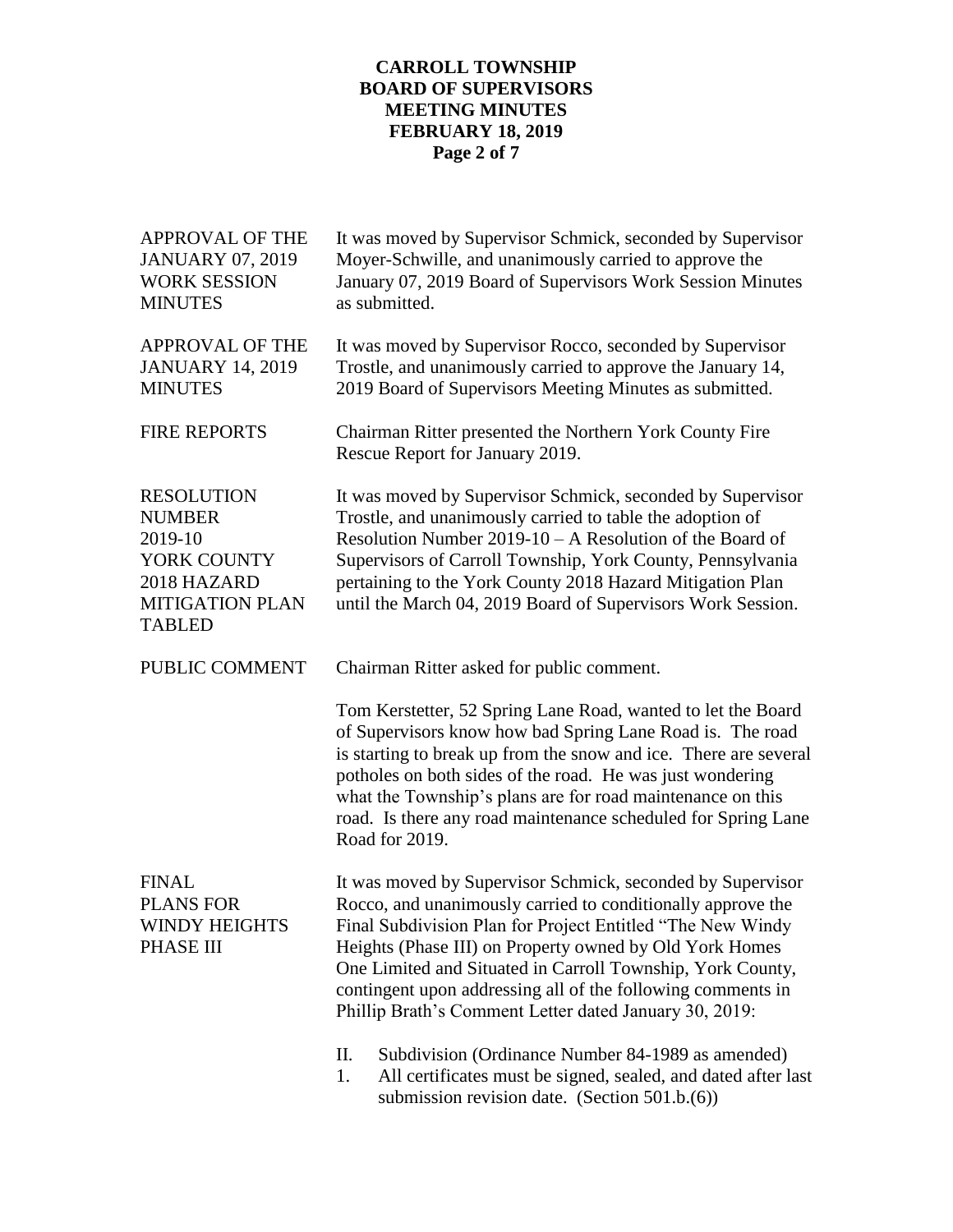# **CARROLL TOWNSHIP BOARD OF SUPERVISORS MEETING MINUTES FEBRUARY 18, 2019 Page 3 of 7**

| <b>FINAL</b><br><b>PLANS FOR</b><br><b>WINDY HEIGHTS</b><br>PHASE III<br><b>CONINUTES</b>                                                    | 2.<br>3.<br>4.<br>5.<br>6.<br>7.<br>Ш.<br>1.<br>2.                                                                                                                                                                                                                                                                                                                                                                                                                                                                    | The Owners must sign the plan (Section 501.b. $(8)$ ) and<br>dated after last plan revision.<br>A Homeowner's Association (HOA) document must be<br>provided for review by Solicitor. (Section 502.j.1). The<br>notes on the plan, related to the HOA, shall be approved<br>prior to recording the plan.<br>Pay recreation fees in lieu of dedication of recreation<br>land. (Section 706.e)<br>Provide York County Conservation District Approval and<br>proof of current NPDES Permit Approval for Phase, prior<br>to recording plan. (Section 502.b)<br>Provide financial surety in accordance with Section<br>1301. e.f.g and h, prior to recording plan.<br>Provide proof of establishment of financial surety with<br>utility providers prior to recording plan. (Section 1301.k)<br><b>General Recommendations</b><br>Plan must address all outstanding comments from<br>approval of Preliminary Plan.<br>All fees must be paid prior to plans recording. |
|----------------------------------------------------------------------------------------------------------------------------------------------|-----------------------------------------------------------------------------------------------------------------------------------------------------------------------------------------------------------------------------------------------------------------------------------------------------------------------------------------------------------------------------------------------------------------------------------------------------------------------------------------------------------------------|------------------------------------------------------------------------------------------------------------------------------------------------------------------------------------------------------------------------------------------------------------------------------------------------------------------------------------------------------------------------------------------------------------------------------------------------------------------------------------------------------------------------------------------------------------------------------------------------------------------------------------------------------------------------------------------------------------------------------------------------------------------------------------------------------------------------------------------------------------------------------------------------------------------------------------------------------------------|
| <b>FINANCIAL SURETY</b><br><b>SET FOR WINDY</b><br><b>HEIGHTS PHASE III</b>                                                                  | It was moved by Supervisor Schmick, seconded by Supervisor<br>Moyer-Schwille, and unanimously carried to set the financial<br>surety to be posted for the required improvements at 110% of<br>the probable cost of construction or \$2,734,449.74 for the Final<br>Subdivision Plan for Project Entitled "The New Windy Heights<br>(Phase III)" on Property Owned by Old York Homes One<br>Limited and situated in Carroll township, York County as set in<br>Phillip Brath's Comment Letter dated February 01, 2019. |                                                                                                                                                                                                                                                                                                                                                                                                                                                                                                                                                                                                                                                                                                                                                                                                                                                                                                                                                                  |
| PERMISSION TO<br><b>ADVERTISE FOR</b><br><b>SEALED BIDS</b><br>FOR THE<br><b>CHESTNUT HOLLOW</b><br><b>STORMWATER</b><br><b>IMPROVEMENTS</b> |                                                                                                                                                                                                                                                                                                                                                                                                                                                                                                                       | It was moved by Chairman Ritter, seconded Supervisor Moyer-<br>Schwille, and unanimously carried to authorize Phillip Brath,<br>Township Engineer, to advertise for sealed bids for the<br>Chestnut Hollow stormwater improvements to be opened on<br>Thursday, March 28, 2019 at 2:00 P.M.                                                                                                                                                                                                                                                                                                                                                                                                                                                                                                                                                                                                                                                                      |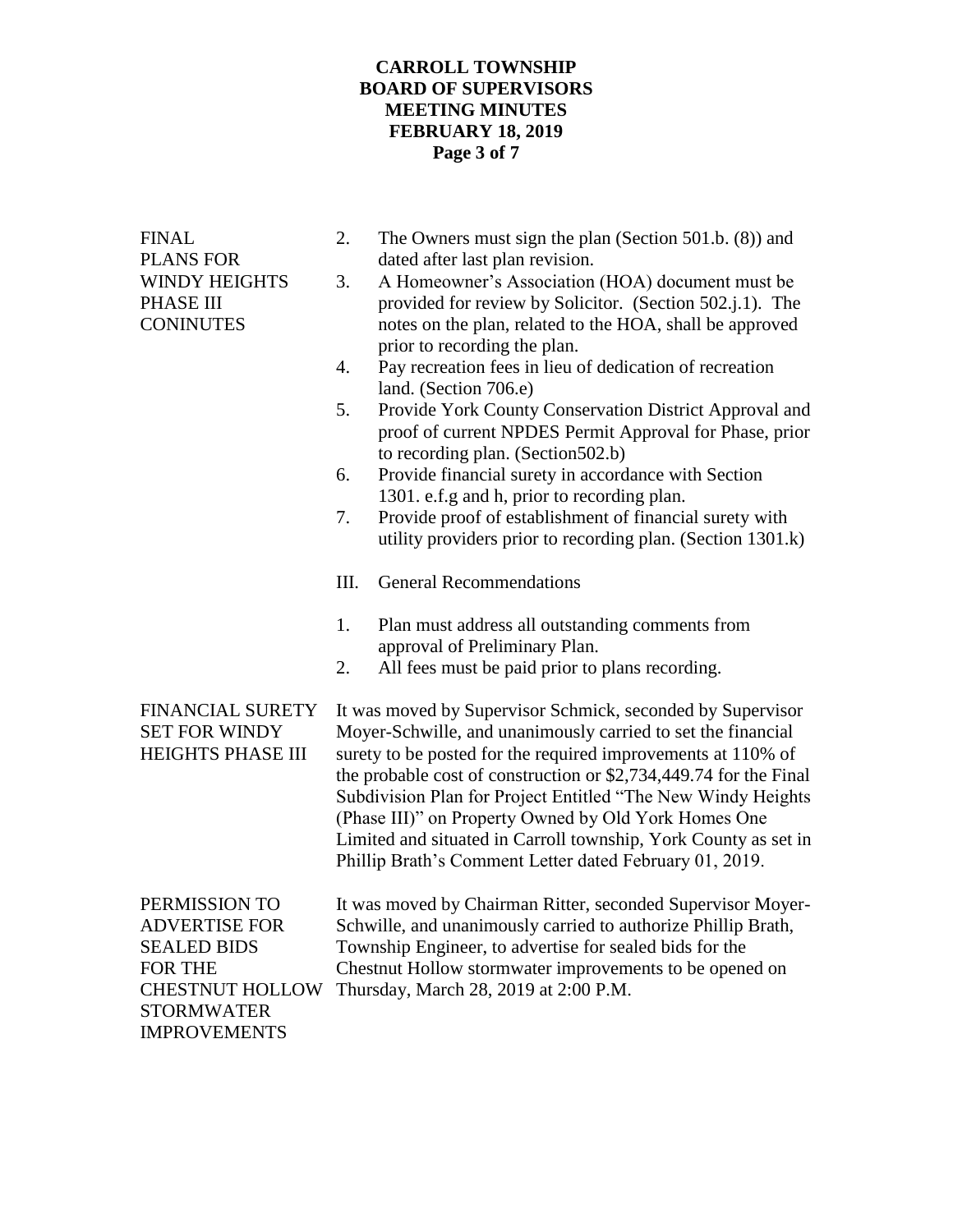## **CARROLL TOWNSHIP BOARD OF SUPERVISORS MEETING MINUTES FEBRUARY 18, 2019 Page 4 of 7**

| <b>LOCUST HILL</b><br><b>FARMS</b><br><b>SURETY RELEASE</b>                                                                                          | It was moved by Supervisor Schmick, seconded by Supervisor<br>Rocco, and unanimously carried to release \$53,451.70 from the<br>surety being held for improvements completed in the Locust<br>Hill Farms development. This will reduce the surety for this<br>project from \$136,516.90 to \$83,065.20.                                                                                                                                                                                                                                                  |
|------------------------------------------------------------------------------------------------------------------------------------------------------|----------------------------------------------------------------------------------------------------------------------------------------------------------------------------------------------------------------------------------------------------------------------------------------------------------------------------------------------------------------------------------------------------------------------------------------------------------------------------------------------------------------------------------------------------------|
| <b>FINAL PLANS FOR</b><br>PLAN BOOK 2427<br>PAGE 2691 LOT 1<br><b>IRONWOOD TRACT</b><br><b>HERSHEY</b><br><b>COMMAND CENTER</b><br><b>ASSOCIATES</b> | It was moved by Supervisor Trostle, seconded by Supervisor<br>Moyer-Schwille, and unanimously carried to table and<br>accept the time extension for the review of the Final<br>Subdivision Plan of Plan Book 2427, Page 2691, Lot No. 1<br>(Ironwood Tract) for Hershey Command Center Associates,<br>LLC until April 30, 2019.                                                                                                                                                                                                                          |
| <b>SOLICITOR</b><br><b>COMMENTS</b>                                                                                                                  | Solicitor Stone stated that the attorneys are still working on the<br>Police Contract. He is working on the Non Union Employee<br>Manual, and amendments to the Sign and Adult Use<br>Ordinances.                                                                                                                                                                                                                                                                                                                                                        |
| <b>UPDATE ON</b><br><b>KEY FOB SYSTEM</b><br><b>FOR THE</b><br>MUNICIPAL BLDG.                                                                       | Supervisor Schmick requested that the Key Fob System for the<br>Municipal Building be tabled until the March 04, 2019 Board<br>of Supervisors Work Session.                                                                                                                                                                                                                                                                                                                                                                                              |
| <b>CREATE A</b><br>CARROLL TWP.<br><b>ZONING MAP</b><br><b>COMMITTEE</b>                                                                             | It was moved by Chairman Ritter, seconded by Supervisor<br>Moyer-Schwille, and unanimously carried to create a Carroll<br>Township Zoning Map Committee to review the current<br>Zoning Map and to make recommendations on rezoning the<br>Township. The Committee will consist of two Board of<br>Supervisors (Kelley Moyer-Schwille and Brian Schmick),<br>Zoning Officer (Brandon Slatt), one Planning Commission<br>Member, one Zoning Hearing Board Member, Township<br>Engineer (Phillip Brath), and Township Solicitor (Duane<br>Stone, Esquire). |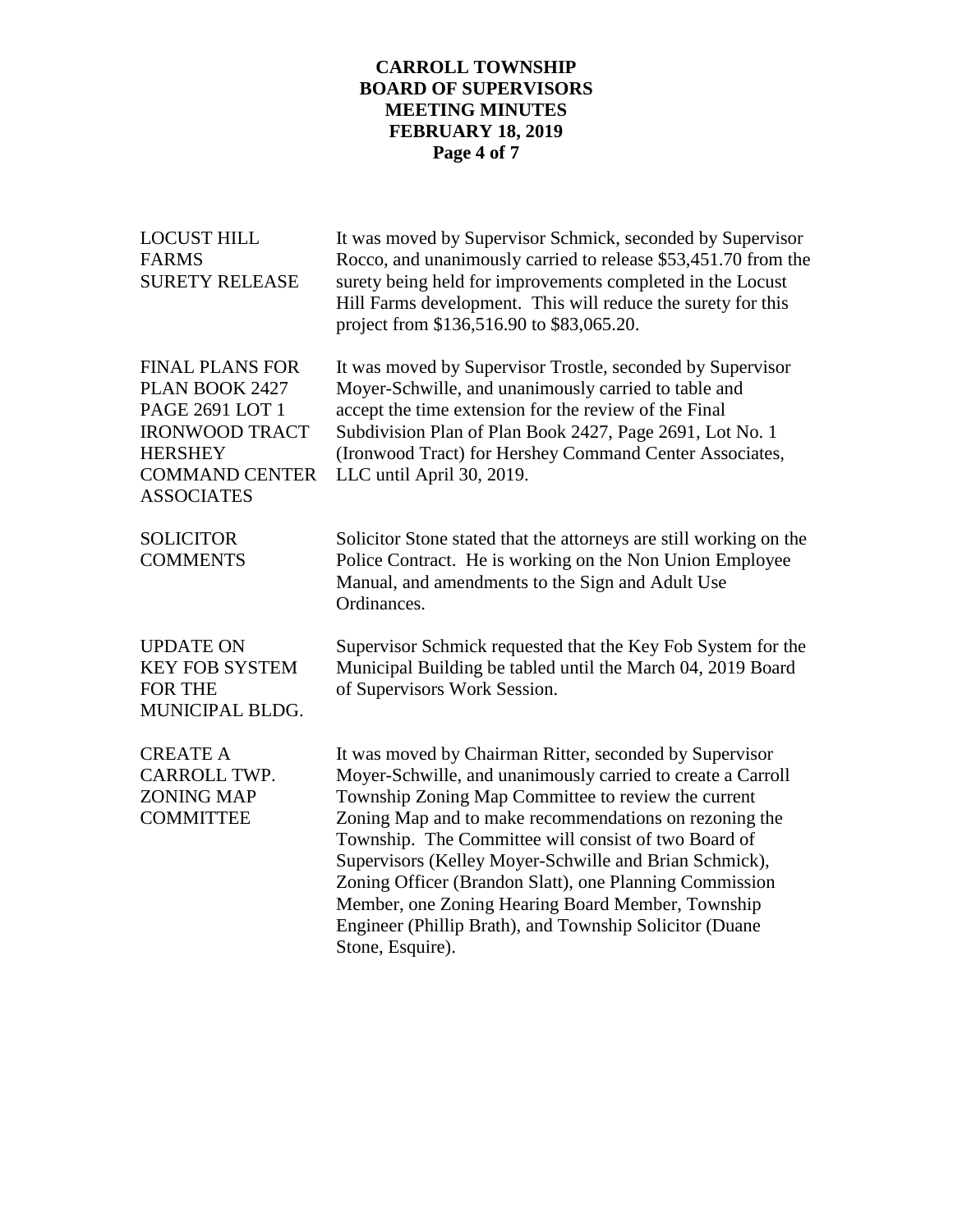### **CARROLL TOWNSHIP BOARD OF SUPERVISORS MEETING MINUTES FEBRUARY 18, 2019 Page 5 of 7**

RESOLUTION It was moved by Supervisor Moyer-Schwille, seconded by 2019-09 Chairman Ritter, and carried to adopt Resolution Number DISPOSITION OF 2019-09 – A Resolution of the Board of Supervisors of Carroll PUBLIC RECORDS Township, York County, Pennsylvania, in accordance with the Municipal Records Manual approved on December 16, 2008 hereby authorizing the disposition of the public records attached:

#### **Municipal Office Records**

**2008** 904 Recycling Grant

**2007 – 2011** Medical Insurance Booklets & Changes

**2011**

Realty Transfer Tax Payroll Time Sheets Year End Payroll Report Leave Reports Time Entry Reports Payroll Register Report Expenditures – All funds W2's, 1099's, Payroll Taxes Year End Reports Check Register Accounting Report Accounts Payable Reports Voucher List Adjustments Deduction List Direct Deposit Register Receipts – All funds Per capita Log Per capita tax pages Exonerations Real Property Assessment Real Estate tax pages Cross Reference-Real Estate Real Estate Taxes collected by the Tax Collector Open Invoice Report Police Fine Money Police Reports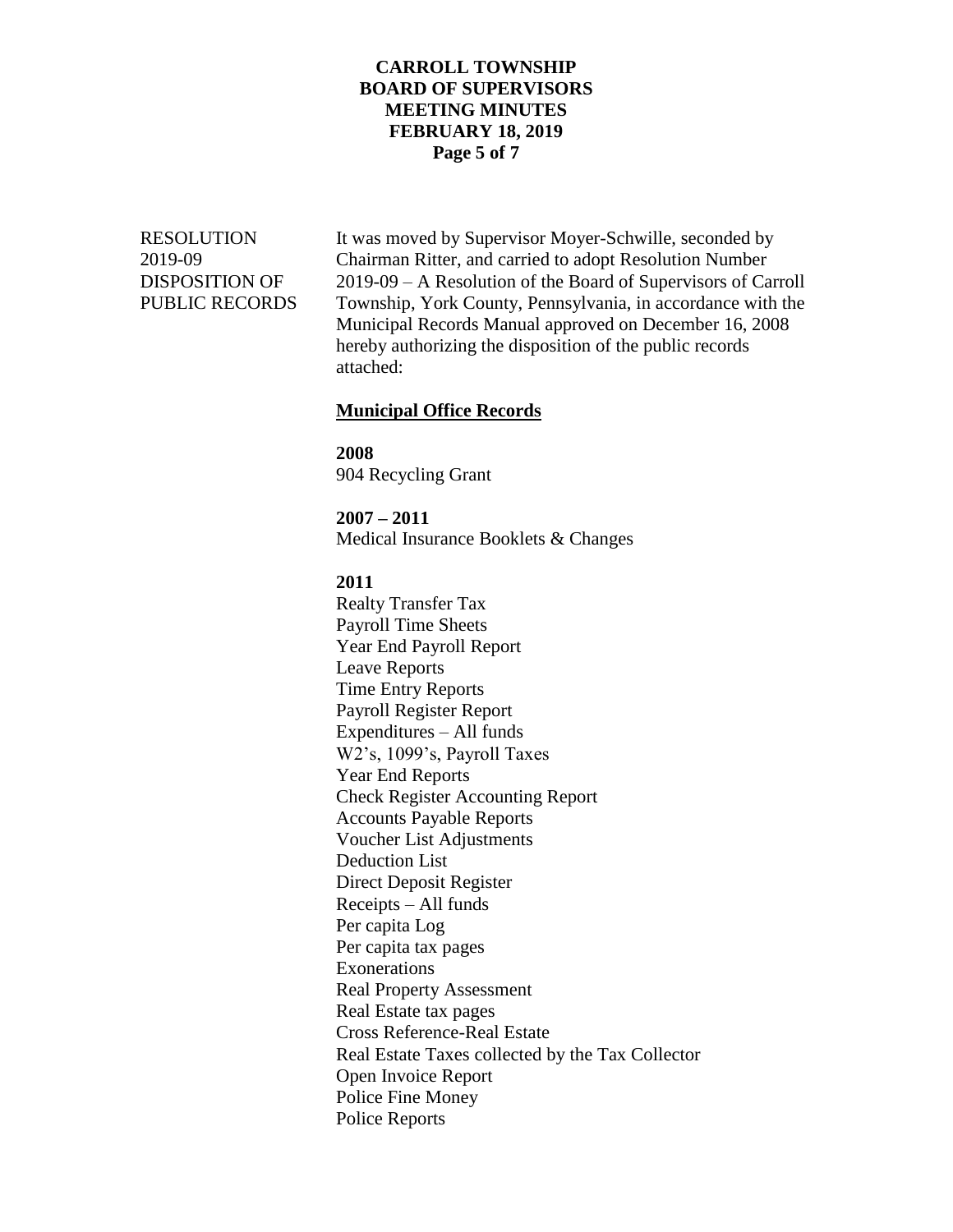# **CARROLL TOWNSHIP BOARD OF SUPERVISORS MEETING MINUTES FEBRUARY 18, 2019 Page 6 of 7**

| <b>RESOLUTION</b><br>2019-09<br><b>DISPOSITION OF</b><br><b>PUBLIC RECORDS</b><br><b>CONTINUES</b> | <b>West Shore Tax Bureau Distribution</b><br><b>Bank Statements</b><br><b>Liability Insurance Policies</b><br>Road Materials & Services-West Shore COG<br>Receipt Book<br>Vendor List                                                                                                 |
|----------------------------------------------------------------------------------------------------|---------------------------------------------------------------------------------------------------------------------------------------------------------------------------------------------------------------------------------------------------------------------------------------|
|                                                                                                    | <b>Police Department Records</b>                                                                                                                                                                                                                                                      |
|                                                                                                    | 2013 AUTO ACCIDENTS<br><b>2016 UCR WORKSHEETS</b><br>2016 ABANDONED VEHICLE REPORTS<br>2015 PATROL LOG SHEETS<br><b>2015 PAID TRAFFIC CITATIONS</b><br>2015 & 2016 VALIDATION REPORTS                                                                                                 |
| <b>AUTHORIZATION</b><br><b>TO CONTACT</b><br><b>APPRAISAL</b><br><b>COMPANIES</b>                  | It was moved by Supervisor Moyer-Schwille, seconded by<br>Supervisor Rocco, and unanimously carried to authorize the<br>Township Secretary to contact Appraisal Companies for prices<br>to appraise some properties in Carroll Township as far as the<br>purchase of recreation land. |
| POLICE REPORT                                                                                      | Chief Thomas Wargo presented the Police Report for the<br>month of January 2019.                                                                                                                                                                                                      |
| <b>SET PART-TIME</b><br><b>POLICE OFFICERS</b><br><b>WAGES</b>                                     | It was moved by Supervisor Trostle, seconded by Supervisor<br>Rocco, and carried to set the wages for all Part-time Police<br>Officers at \$22.00 per hour effective immediately.                                                                                                     |
|                                                                                                    |                                                                                                                                                                                                                                                                                       |

Supervisor Schmick voted no.